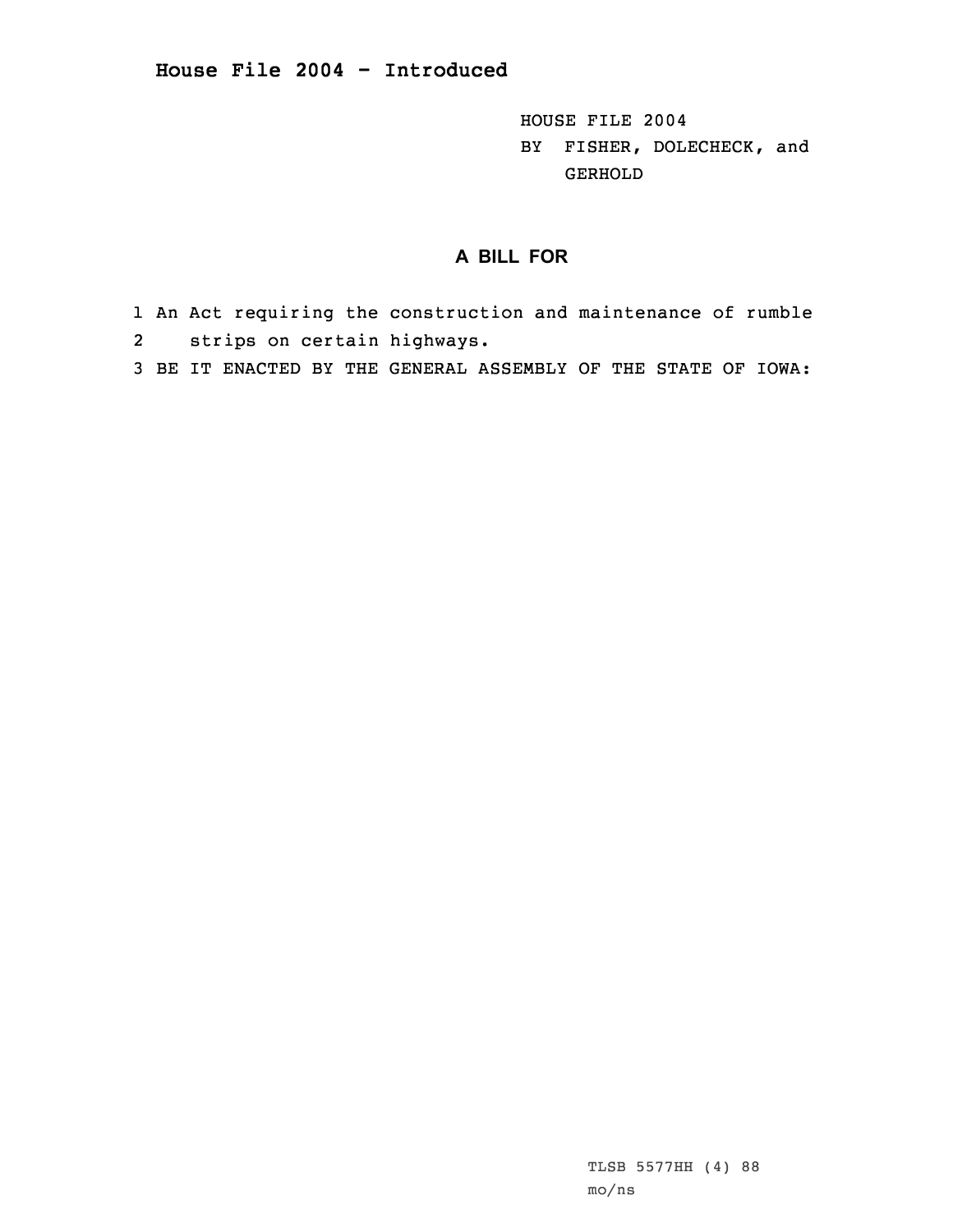1Section 1. NEW SECTION. **321.260A Rumble strips.**

2 1. As used in this section, unless the context otherwise requires, *"rumble strips"* means <sup>a</sup> series of rough-textured, slightly raised or depressed grooves along the surface of <sup>a</sup> roadway used to alert motor vehicle operators about upcoming road conditions, including an upcoming traffic control signal or device.

 2. Any governmental entity which exercises jurisdiction over <sup>a</sup> highway under section 306.4 shall construct and maintain rumble strips in advance of all stop signs and traffic-control signals located on <sup>a</sup> highway under the governmental entity's control where the highway enters or crosses <sup>a</sup> primary highway. This subsection does not apply if the highway on which the rumble strips would be constructed is unpaved, is inside the limits of any incorporated city, or has <sup>a</sup> speed limit of less than fifty-five miles per hour.

17 Sec. 2. IMPLEMENTATION OF ACT. Section 25B.2, subsection 18 3, shall not apply to this Act.

19 EXPLANATION

20 **The inclusion of this explanation does not constitute agreement with** 21**the explanation's substance by the members of the general assembly.**

22 This bill requires any governmental entity which exercises jurisdiction over <sup>a</sup> highway to construct and maintain rumble strips on certain highways. The bill defines the term "rumble strips". Under the bill, rumble strips are required in advance of all stop signs and traffic-control signals located on <sup>a</sup> highway where the highway enters or crosses <sup>a</sup> primary highway. However, rumble strips are not required on unpaved highways, on highways inside the limits of any incorporated city, or on highways with <sup>a</sup> speed limit of less than 55 miles per hour. The bill may include <sup>a</sup> state mandate as defined in code section 25B.3. The bill makes inapplicable Code section 25B.2, subsection 3, which would relieve <sup>a</sup> political subdivision from complying with <sup>a</sup> state mandate if funding for the cost of the state mandate is not provided or specified. Therefore,

-1-

LSB 5577HH (4) 88  $mo/ns$  1/2